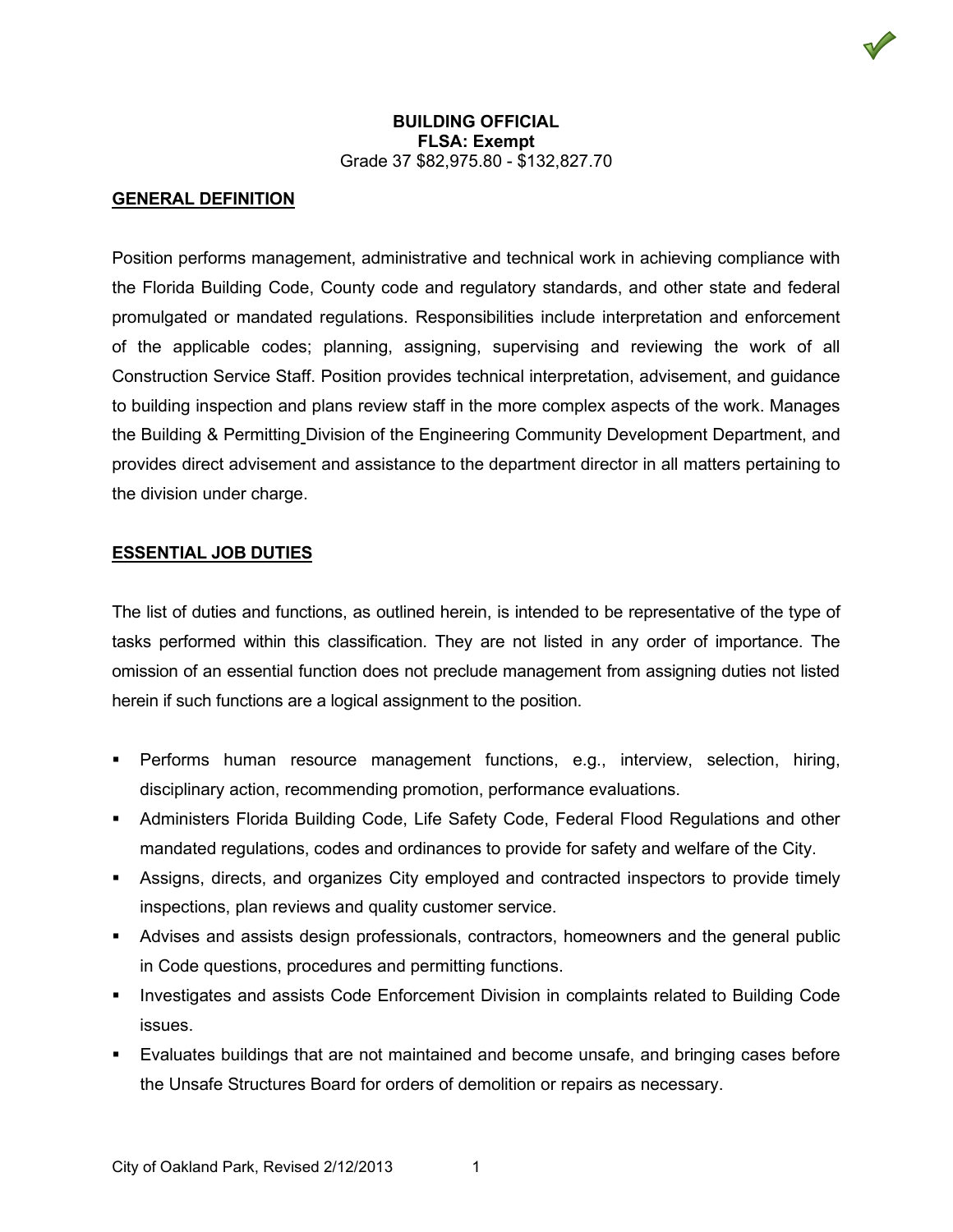- Reviews permit applications and plans for compliance with all applicable codes prior to issuance to ensure conformance with provisions regarding Certificates of Occupancy.
- Participate in various development review and pre-development meetings to provide information and guidance applicable to the building codes enforcement functions.
- Periodically performs field inspections to monitor development, verify effectiveness of field staff, and to resolve conflicts applicable to building codes administration.
- Maintains qualifications through required training, education and testing in accordance with regulatory standards governing the work; ensures same for staff under charge.
- **Prepares reports on performance of Building & Permitting Division.**
- Requires regular attendance to scheduled work shifts.

# **KNOWLEDGE, SKILLS & ABILITIES**

- **Comprehensive knowledge of the materials, methods and development process associated** with construction design and administration.
- Substantial knowledge of the development functions of municipal and county government, including the Broward County Department of Planning and Environmental Protection, South Florida Water Management District and other departments in the City.
- Ability to research and interpret building codes, municipal ordinances, and related laws; read plans and specifications and to apply the various codes and ordinances to building permit applications and plans.
- Ability to plan, assign, direct and review the work of others in a manner conducive to full performance and compliance with established code, ordinance, statutes and regulatory standards applicable to the work.
- Ability to review, understand and render opinions on significant amounts of written material, including ordinances, codes and other legislation, special requests and applications, or other information as may be determined by City Administration.
- Ability to enforce codes and ordinances firmly, tactfully and impartially.
- Ability to establish and maintain effective working relationships with internal and external customers, as well as governing and appointed authorities.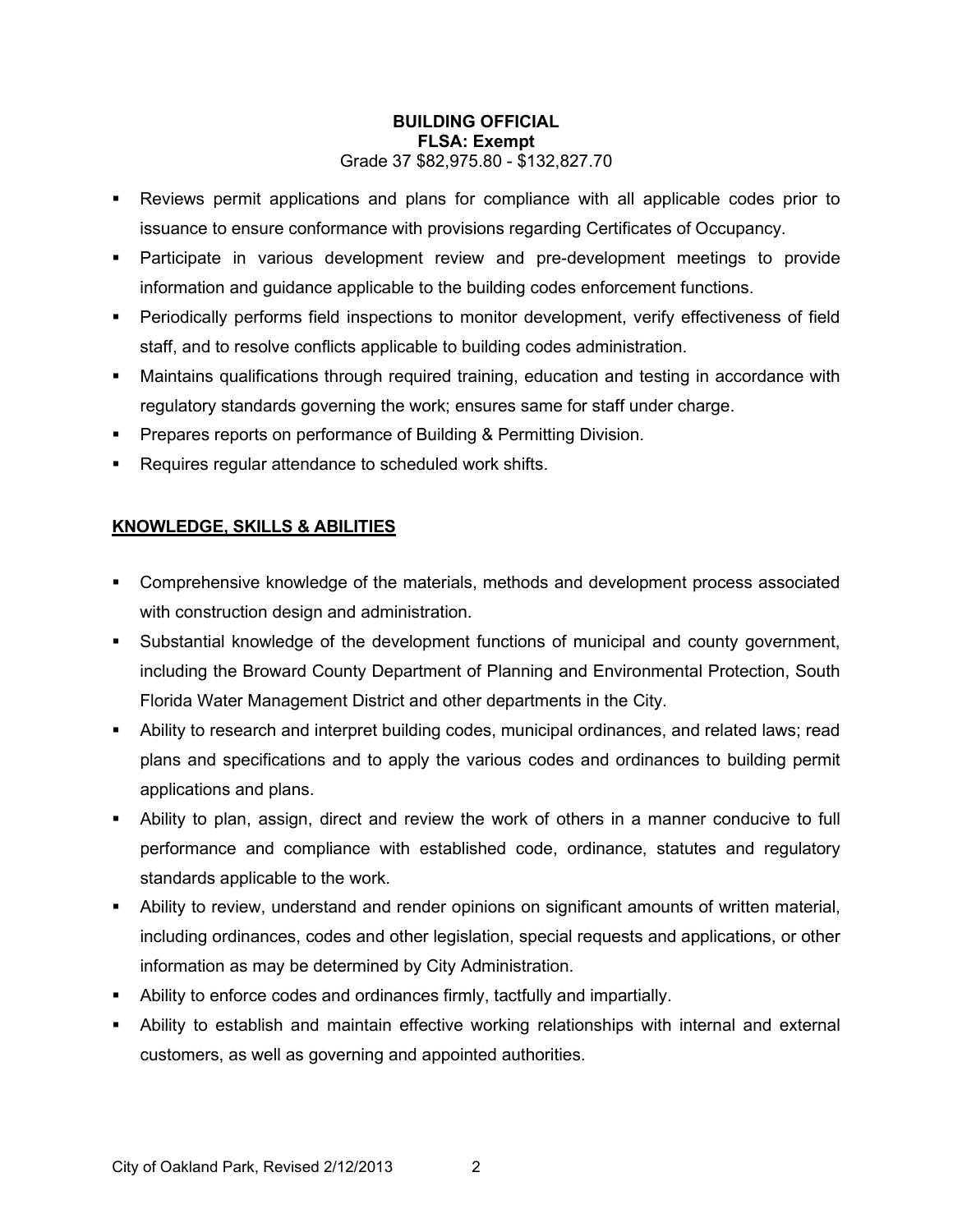A strong customer service orientation in work and communication with coworkers, management, elected officials and citizens.

Familiarity with permitting software and ability to query database to generate reports, edit letter templates, and update calculations.

# **MINIMUM ACCEPTABLE EDUCATION, TRAINING & EXPERIENCE**

High school diploma or GED. Certified as required by the State of Florida, Building Code Administrators and Inspectors Board as a Building Code Administrator and certification in one or more of the areas listed under Section 104.1.3 of the Broward County Board of Rules and Appeals. Requires a valid Florida Driver's license.

## **PREFERRED**

Bachelor's degree from an accredited college or university in civil, structural or construction engineering, construction management or architecture. Florida license as General Contractor.

## **PHYSICAL REQUIREMENTS**

The City of Oakland Park is an Equal Opportunity Employer. In compliance with the Americans with Disabilities Act (42 U.S. C. 12101 et. seq.), the City of Oakland Park will provide reasonable accommodations to qualified individuals with disabilities and encourages both prospective and current employees to discuss potential accommodations with the employer. The physical demands described here are representative of those that must be met by an employee to successfully perform the essential functions of this job.

Tasks involve the ability to exert light physical effort in sedentary to light work, but which may involve some lifting, carrying, pushing and/or pulling of objects and materials of light weight (20 pounds). Tasks may involve extended periods of time at a keyboard or workstation. Work is performed in usual office conditions with rare exposure to disagreeable environmental factors. Some tasks require visual abilities. Some tasks require oral communications ability.